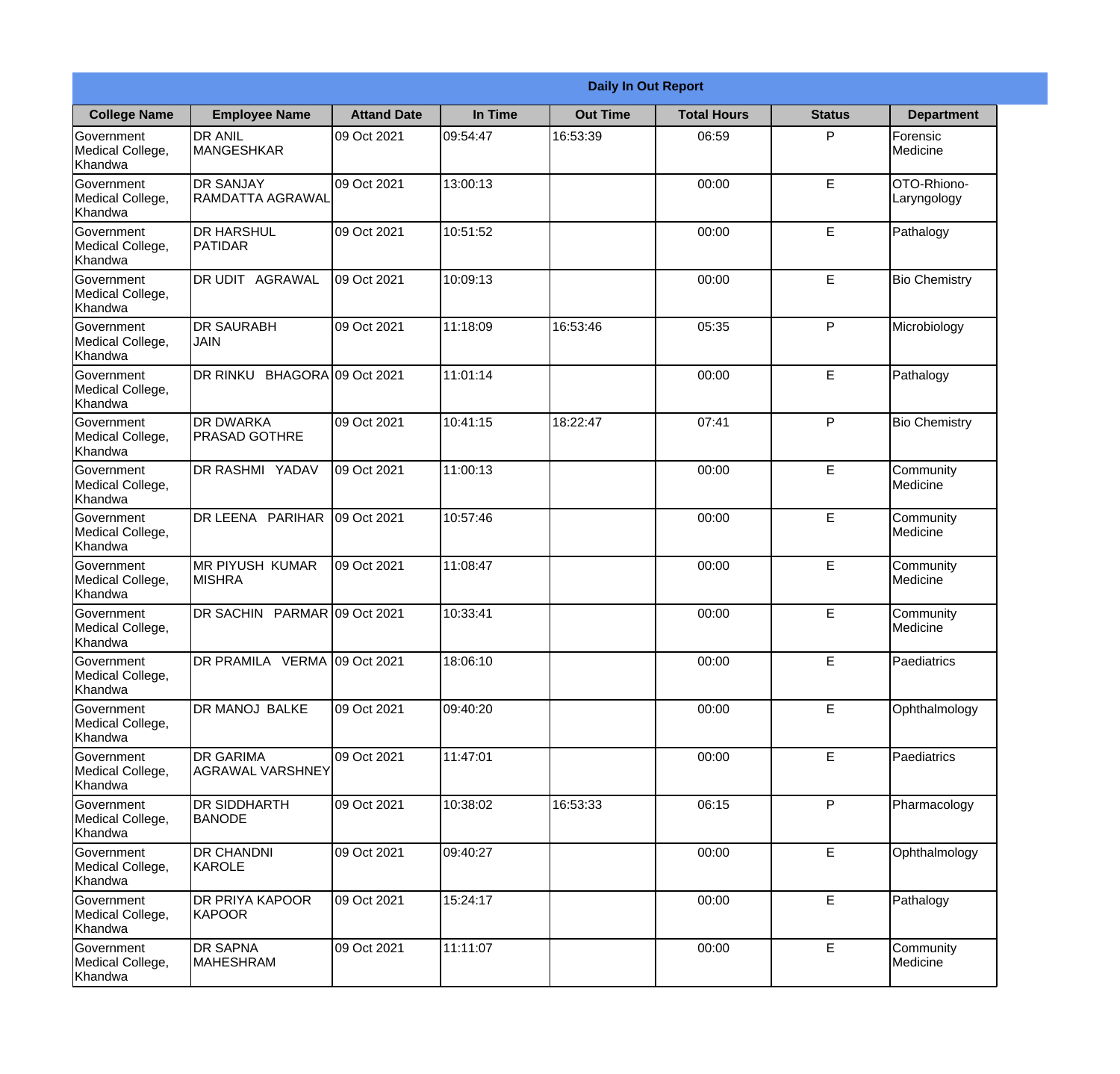| <b>Designation</b>                  | <b>Category</b> |
|-------------------------------------|-----------------|
| Assistant Professor   Para Clinical |                 |
| Professor                           | Clinical        |
| Assistant Professor   Para Clinical |                 |
| Associate Professor Non Clinical    |                 |
| Associate Professor Para Clinical   |                 |
| Assistant Professor   Para Clinical |                 |
| Demonstrator/Tutor   Non Clinical   |                 |
| Assistant Professor   Para Clinical |                 |
| Assistant Professor   Para Clinical |                 |
| Statistician                        | Para Clinical   |
| <b>Assistant Professor</b>          | Para Clinical   |
| Professor                           | Clinical        |
| Assistant Professor   Clinical      |                 |
| Associate Professor Clinical        |                 |
| Associate Professor Para Clinical   |                 |
| <b>Assistant Professor</b>          | Clinical        |
| Demonstrator/Tutor   Para Clinical  |                 |
| Associate Professor   Para Clinical |                 |

## **Daily In Out Report**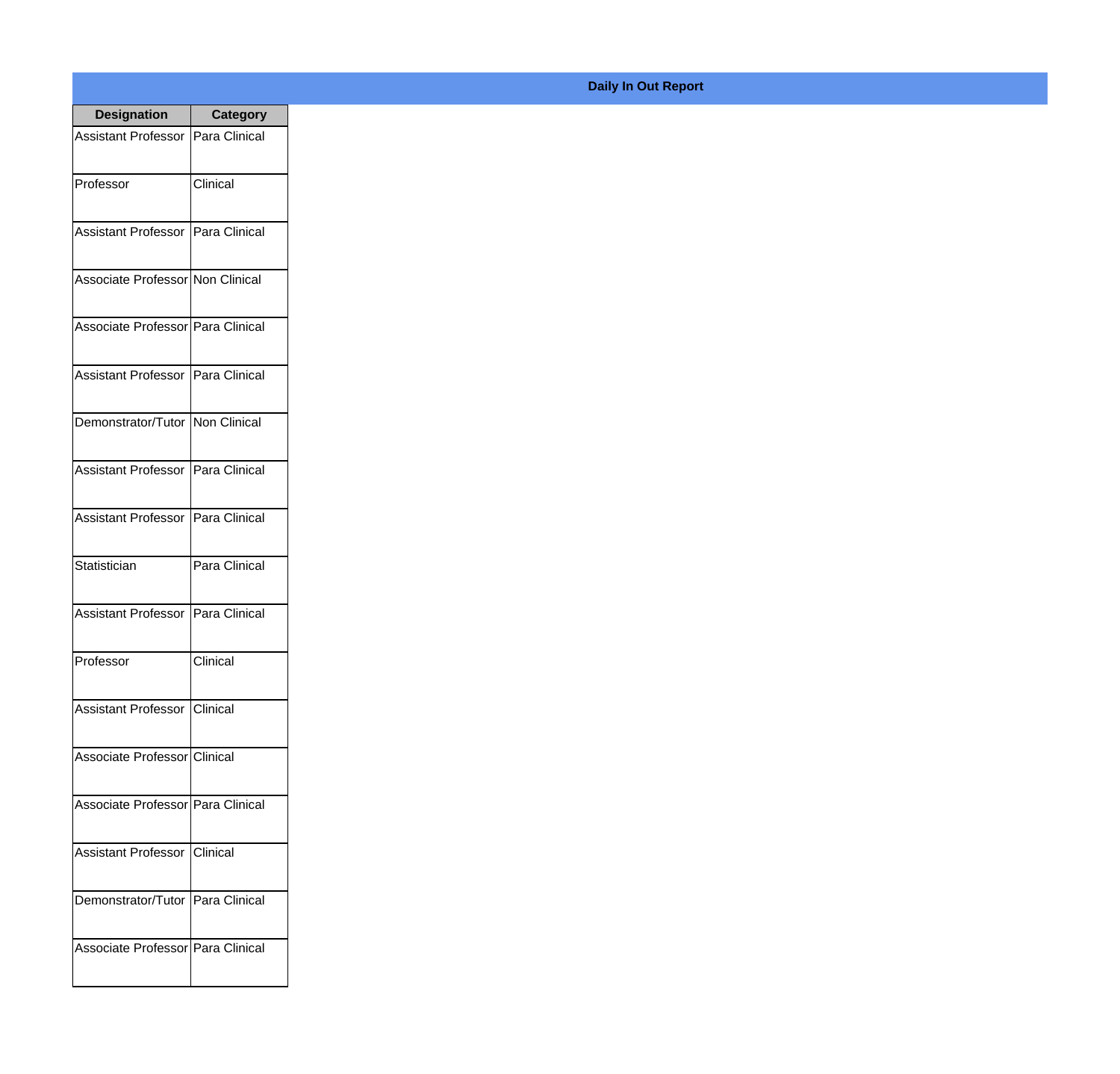|                                                  |                                         |             |          |          | <b>Daily In Out Report</b> |   |                            |
|--------------------------------------------------|-----------------------------------------|-------------|----------|----------|----------------------------|---|----------------------------|
| Government<br>Medical College,<br>Khandwa        | IDR NISHA<br><b>KAITHWAS</b>            | 09 Oct 2021 | 14:28:08 |          | 00:00                      | E | Psychiatry                 |
| <b>Government</b><br>Medical College,<br>Khandwa | IDR SHAIKH M.KHALIQ I09 Oct 2021        |             | 11:25:05 |          | 00:00                      | E | <b>Bio Chemistry</b>       |
| Government<br>Medical College,<br>Khandwa        | <b>IDR RANJEET</b><br><b>IBADOLE</b>    | 09 Oct 2021 | 10:54:26 |          | 00:00                      | E | <b>General Medicine</b>    |
| <b>Government</b><br>Medical College,<br>Khandwa | DR ARUN KUMAR<br><b>PARGI</b>           | 09 Oct 2021 | 11:19:56 |          | 00:00                      | E | <b>General Surgery</b>     |
| Government<br>Medical College,<br><b>Khandwa</b> | <b>IDR SANGEETA</b><br><b>CHINCHOLE</b> | 09 Oct 2021 | 11:27:46 |          | 00:00                      | E | Physiology                 |
| Government<br>Medical College,<br><b>Khandwa</b> | IDR SUNIL BAJOLIYA                      | 09 Oct 2021 | 10:49:36 |          | 00:00                      | E | OTO-Rhiono-<br>Laryngology |
| <b>Government</b><br>Medical College,<br>Khandwa | <b>DR MUKTESHWARI</b><br>IGUPTA         | 09 Oct 2021 | 11:44:14 | 16:13:45 | 04:29                      | P | Pharmacology               |
| Government<br>Medical College,<br>Khandwa        | <b>IDR PURTI AGARWAL</b><br>SAINI       | 09 Oct 2021 | 15:58:03 |          | 00:00                      | E | Pathalogy                  |
| Government<br>Medical College,<br>Khandwa        | DR YASHPAL RAY                          | 09 Oct 2021 | 11:37:16 |          | 00:00                      | E | Anatomy                    |